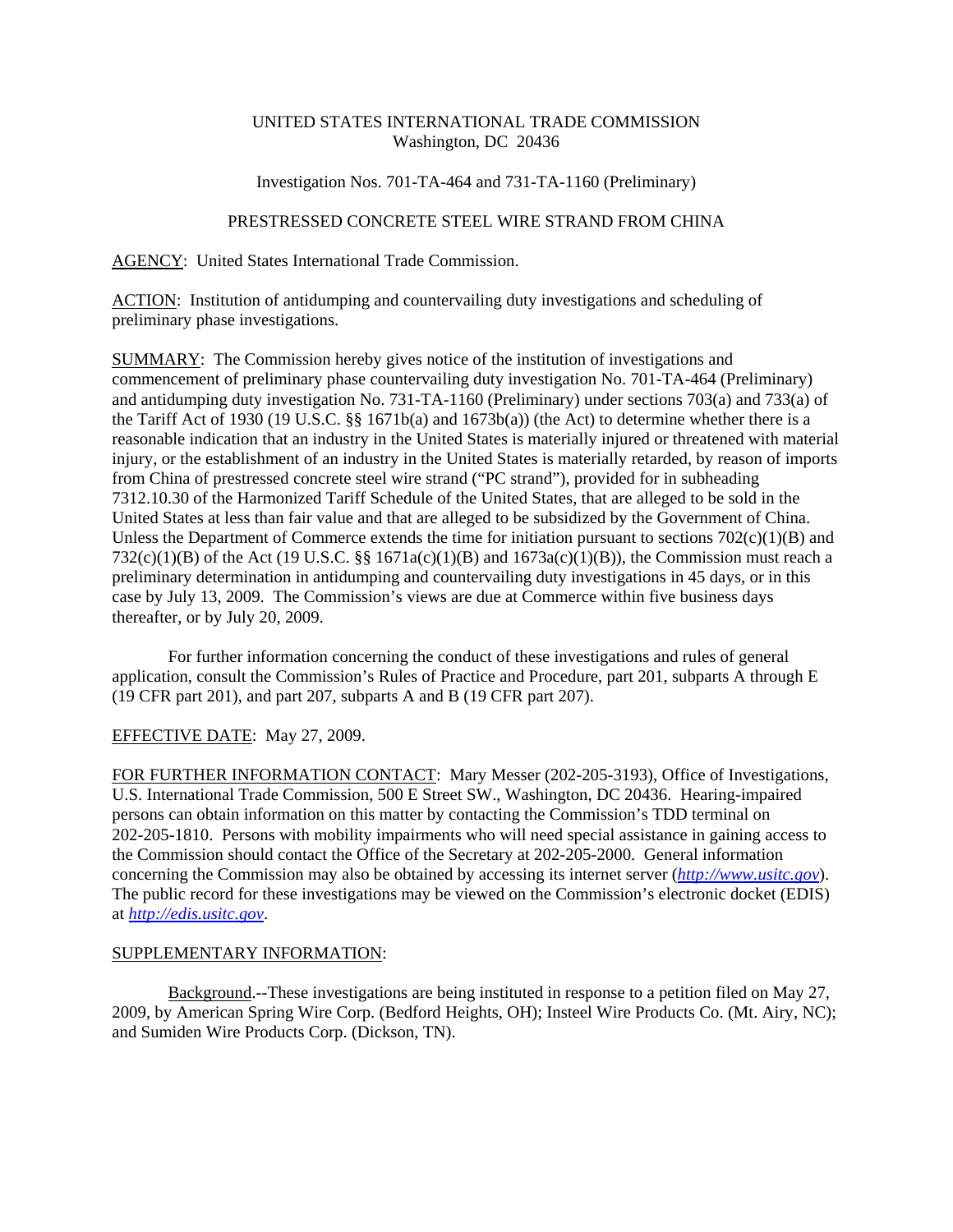Participation in the investigations and public service list.--Persons (other than petitioners) wishing to participate in the investigations as parties must file an entry of appearance with the Secretary to the Commission, as provided in sections 201.11 and 207.10 of the Commission's rules, not later than seven days after publication of this notice in the *Federal Register*. Industrial users and (if the merchandise under investigation is sold at the retail level) representative consumer organizations have the right to appear as parties in Commission antidumping and countervailing duty investigations. The Secretary will prepare a public service list containing the names and addresses of all persons, or their representatives, who are parties to these investigations upon the expiration of the period for filing entries of appearance.

Limited disclosure of business proprietary information (BPI) under an administrative protective order (APO) and BPI service list.--Pursuant to section 207.7(a) of the Commission's rules, the Secretary will make BPI gathered in these investigations available to authorized applicants representing interested parties (as defined in 19 U.S.C. § 1677(9)) who are parties to the investigations under the APO issued in the investigations, provided that the application is made not later than seven days after the publication of this notice in the *Federal Register*. A separate service list will be maintained by the Secretary for those parties authorized to receive BPI under the APO.

Conference.--The Commission's Director of Operations has scheduled a conference in connection with these investigations for 9:30 a.m. on June 17, 2009, at the U.S. International Trade Commission Building, 500 E Street SW., Washington, DC. Parties wishing to participate in the conference should contact Mary Messer (202-205-3193) not later than June 12, 2009, to arrange for their appearance. Parties in support of the imposition of antidumping and countervailing duties in these investigations and parties in opposition to the imposition of such duties will each be collectively allocated one hour within which to make an oral presentation at the conference. A nonparty who has testimony that may aid the Commission's deliberations may request permission to present a short statement at the conference.

Written submissions.--As provided in sections 201.8 and 207.15 of the Commission's rules, any person may submit to the Commission on or before June 22, 2009, a written brief containing information and arguments pertinent to the subject matter of the investigations. Parties may file written testimony in connection with their presentation at the conference no later than three days before the conference. If briefs or written testimony contain BPI, they must conform with the requirements of sections 201.6, 207.3, and 207.7 of the Commission's rules. The Commission's rules do not authorize filing of submissions with the Secretary by facsimile or electronic means, except to the extent permitted by section 201.8 of the Commission's rules, as amended, 67 Fed. Reg. 68036 (November 8, 2002). Even where electronic filing of a document is permitted, certain documents must also be filed in paper form, as specified in II (C) of the Commission's Handbook on Electronic Filing Procedures, 67 Fed. Reg. 68168, 68173 (November 8, 2002).

In accordance with sections 201.16(c) and 207.3 of the rules, each document filed by a party to the investigations must be served on all other parties to the investigations (as identified by either the public or BPI service list), and a certificate of service must be timely filed. The Secretary will not accept a document for filing without a certificate of service.